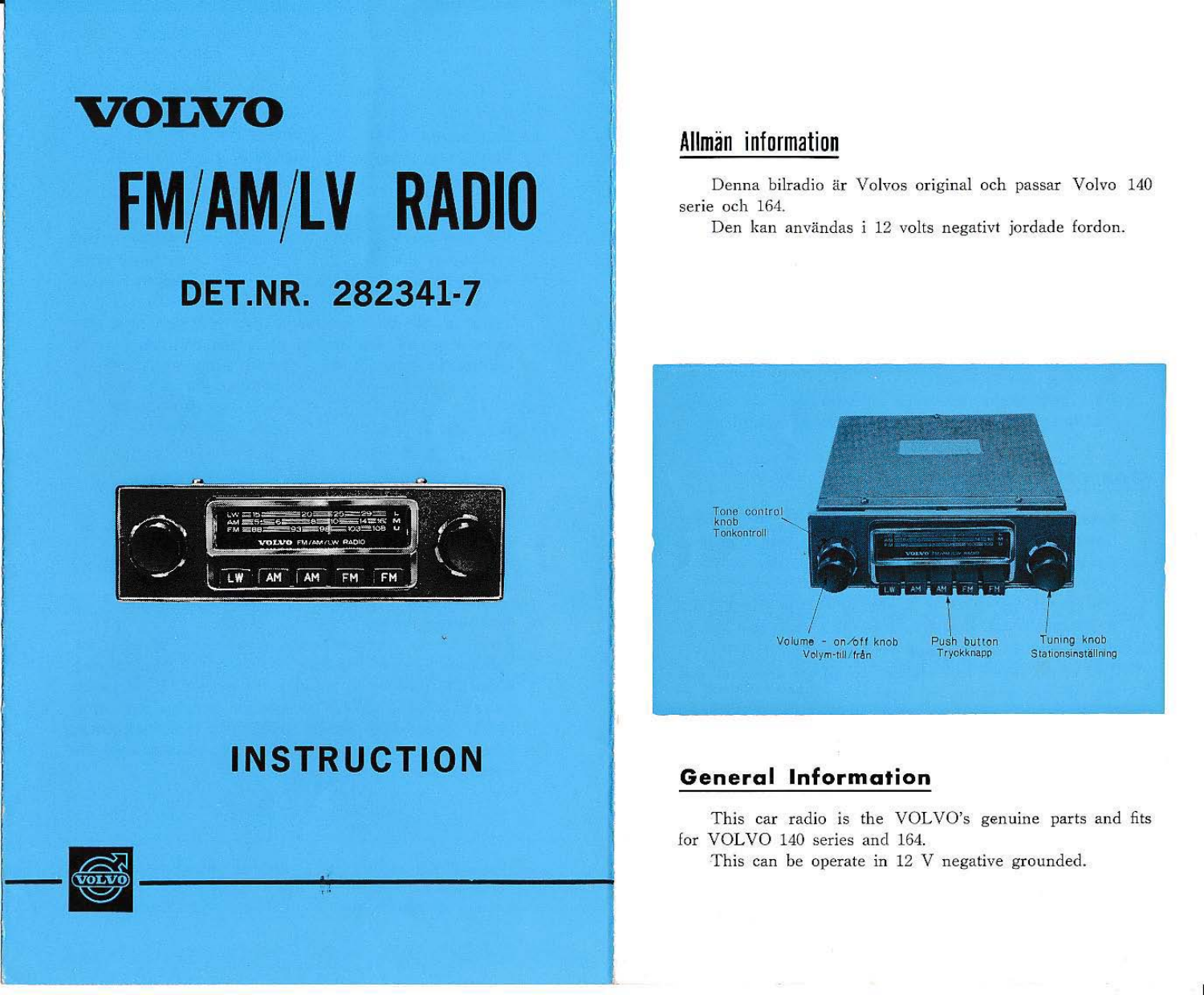## Instruktioner för användning

#### **1. Antenn**

Gör stationsinställning och drag ut antennen i sin fulla längd.

#### **2.** Strömbrytare och volymkontroll

Till/från-knappen och volymkontrollen är kombinerade i den yttre vänstra knappen.

#### **3. Manuell installning.**

Efter att ha valt våglängd (FM, AM el. LV) genom att trycka på en av de två FM-knapparna eller en av de två AM-knapparna eller knappen för LV sker inställningen genom vridning av högra knappen i endera riktningen tills önskad station är inställd.

Gör inställningen så exakt som möjligt; vid felaktig inställning är ljudet dåligt och störningar förekommer.

## **Operating Instructions**

#### **1. Antenna**

Listen the broadcast always with the best condition, making the antenna length to confirm to the field intensity.

Shorten in the street of a city or in the vicinity of a transmitter and extend it fully in the suburb of a city.

#### 2. **Power switch gnd volume controi**

The on-off switch and volume control are combined and are operated with the left hand outer knob.

When turned clockwise, turns on with click and the volume gets high.

#### **3. Manual tuning**

After the desired band (FM, AM or LW) are selected by pressing one of two FM, two AM or one LW push buttons, Radio stations are manually tuned by rotating the right hand knob in either direction until the desired station recieved. Tune carefully until radio is exactly tuned to the station; tuning to either side of the station will result in poor tonal quality and noisy reception.

#### **4. Tonkontroll.**

Justera tonkontrollen till önskad ton med den vänstra inre knappen.

#### **5 . Tryckknappsinställn Ing.**

Vid användandet av AM-tryckknapparna kopplas radion automatiskt till AM. Väljes en av FM.tryckknapparna kopplas radion till FM och väljes LV-tryckknappen kopplas radion till LV.

Tryck in någon av knapparna hårt och inställning sker automatiskt till den station på vilken tryckknappen är förinställd.

#### **4. To ne controi**

Adjust the tone control for the most pleasing sound with the left hand inner knob.

#### **5. Pushbutton tuning**

Actuating any AM pushbutton automatically switches the cireuits to standard broadeast AM reception. Also pressing either FM pushbutton switches the circuits to FM reception and pressing the L\V pushbut!on switches the circuit to LW reception. After the pushbuttons have been set-up, firmly pressing one of the buttons automatically tunes the pushbutton is set.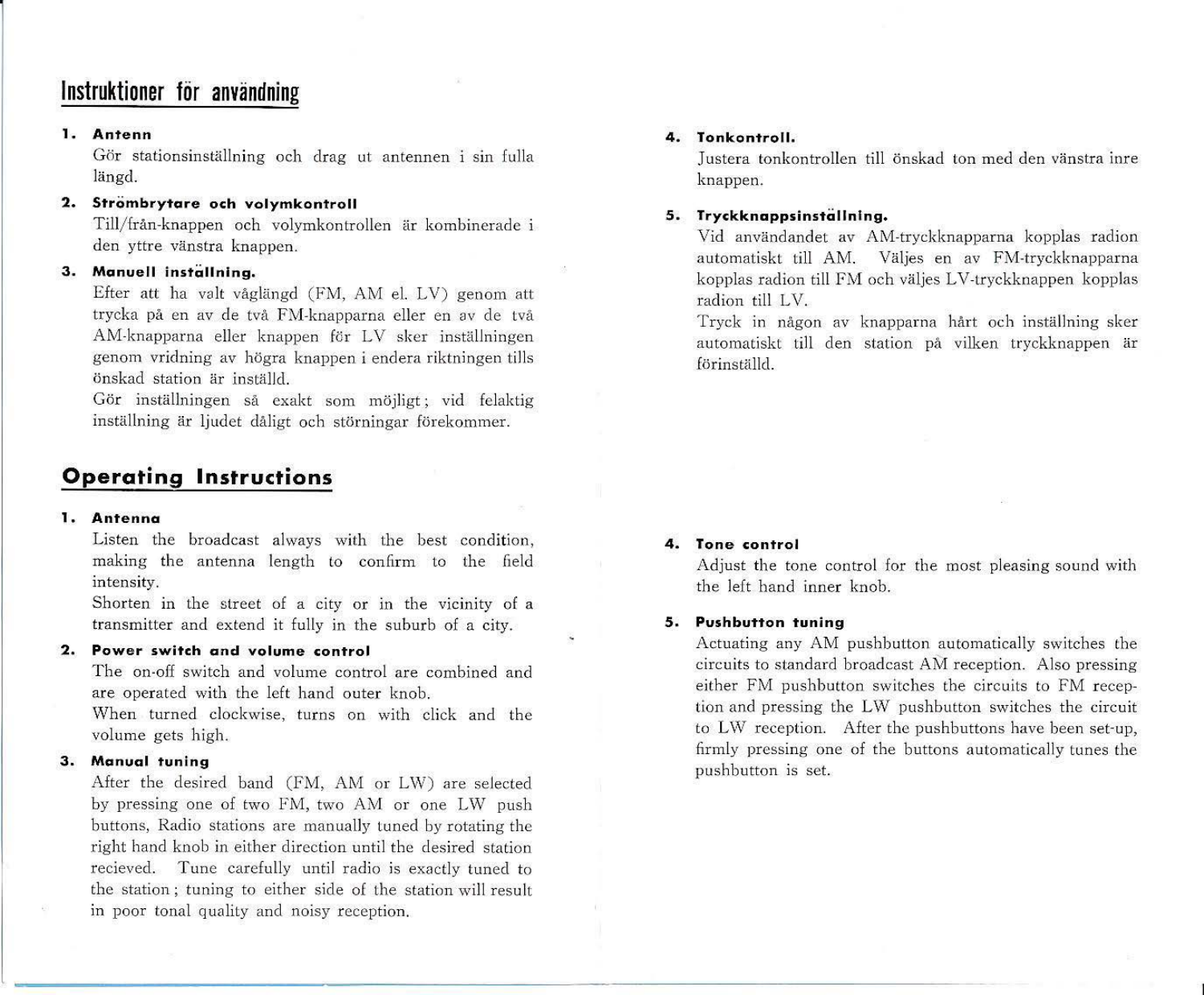#### 6. Tryckknappar.

a. Efter stationsval, drag ut den första tryckknappen. Därigenom friställes knappen för stations· inställningen.

#### 6. Setting pushbuttons

a. After select the band, pull out the first pu shbutton to be set, to unlock the button for station set-up.



- b. Ställ noggrant in önskade station med manuella inställningsknappen. Gör exakt stationsinställning.
- b. Carefully tune-in the desired station with the MANUAL TUNING controI. Tune exactly to the station.



- c. Lås knappen vid inställd station genom att trycka in knappen hårt.
- c. Lock this button to the station which you have tuncd·in hyfirmly pushing the button in.



- d. Följ ovanstående beskriv· öning för övriga fyra knappar.
- d. Follow the above procedure for the remaining four buttons.

## Allmänna anmärkningar

#### 1. Trimning av antenn.

Antennen skall vara avpassad till mottagaren vid installationen.<br>Antenntrimmen skall justeras enligt följande:

Drag ut antennen i dess fulla längd, sätt på radion och tag in en svag AM-station på omkr. 1400 kHz.

Justera radions antenntrimmer till mottagningen är som starkast.

#### 2. Störningar.

Störningar minskas genom filter inbyggt i apparaten. Ytterligare effekt uppnås om avstörningskondensatorn sätts på generatorterminal märkt D<sup>+</sup>, och om motstånd insättes i högspänningskabeln, mellan tändspole och fördelare samt till tändstiften.

#### 3. Säkringar.

Säkring finns i säkringshållaren vid strömledaren (blå färg). Vid säkringsbyte använd 2 amp. säkringar.

#### 4. Högtalare.

Högtalare med 4 ohms impedans bör användas, om utbyte behövcr ske.

## **General Notes**

#### 1. Antenna trimmer

The antenna should be matched to the receiver at the time of installation.

The antenna trimmer should be adjusted as follows. Extend antenna fully; turn radio on and tune in a weak

AM station around 1,400 kHz.

Adjust the antenna trimmer of the radio until the station is received at maximum strength with minimum interference.

#### 2. Interference

Reduction of interference is effected by filters incorporated in internal circuitry. It is still more effective if the noise suppressing condenser is put on both generator terminal and ignition coil terminal, and resistor is inserted into the high tension cord, between ignition coil and distributor, and each plug cord.

#### 3. Fuse

The fuse will be found in the fuse holder of the power supply lead (blue colored). In the event of this replacement, use one of  $2$  amperes.

4. Loud speaker

Loud speaker which has 4 ohms voice coil impedance should be used if replacement is required at any time.